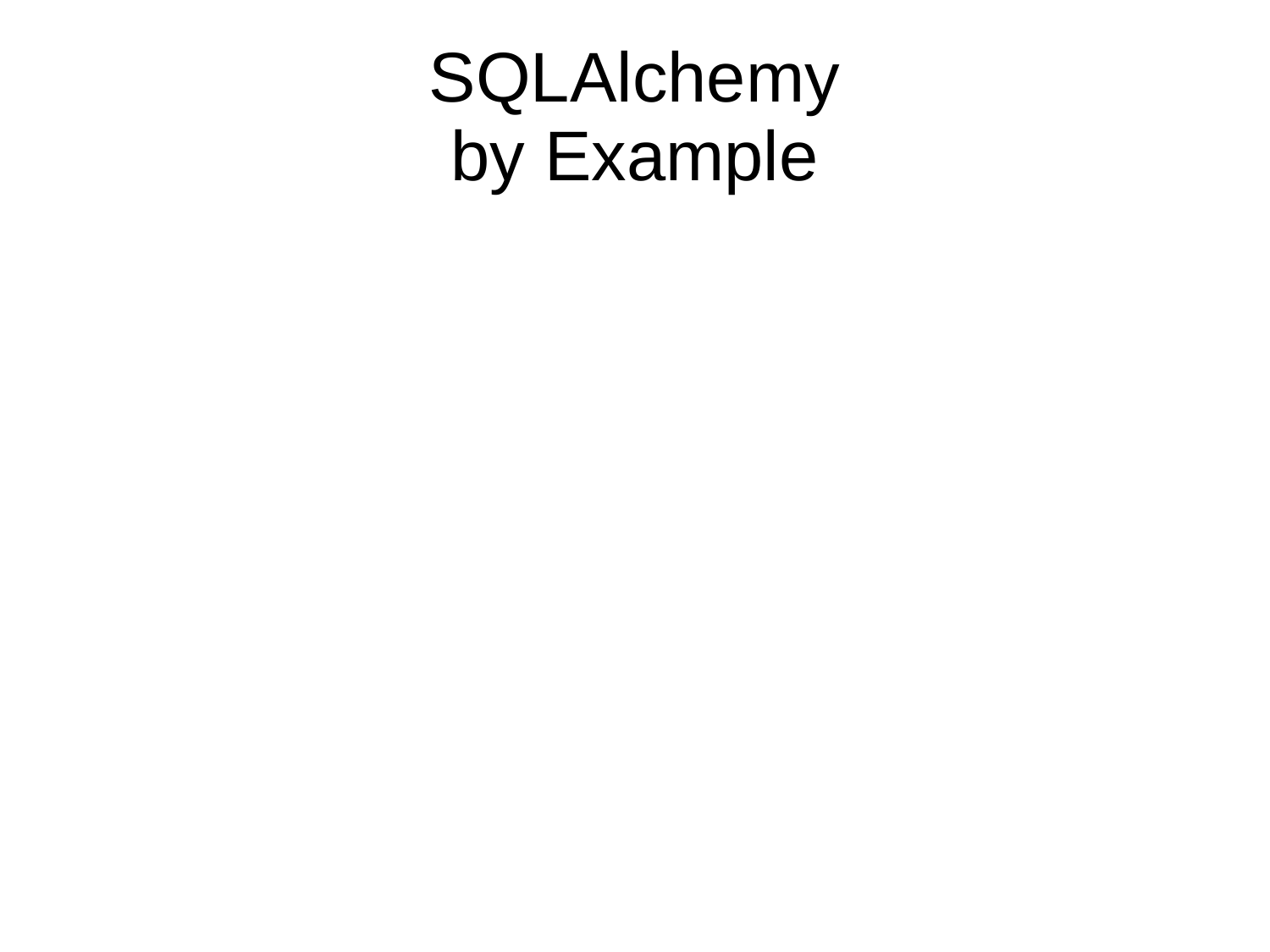#### DBAPI Is Horrible

```
cur.execute ("SELECT * FROM versions");
rows = cur.fetchall()for i, row in enumerate(rows):
  print "Row", i, "value = ", row
```

```
Row 0 value = (datetime.date(2007, 10, 18), '2.4.4', 'stable')
Row 1 value = (datetime.date(2007, 4, 18), '2.5.1', 'stable')
Row 2 value = (None, '2.6.0', 'devel')
Row 3 value = (None, '3.0.0', 'alpha'
```
try:

```
 cur.execute ("""UPDATE versions SET status='stable' where version='2.6.0' """)
   cur.execute ("""UPDATE versions SET status='old' where version='2.4.4' """)
   db.commit()
except Exception, e:
   db.rollback()
```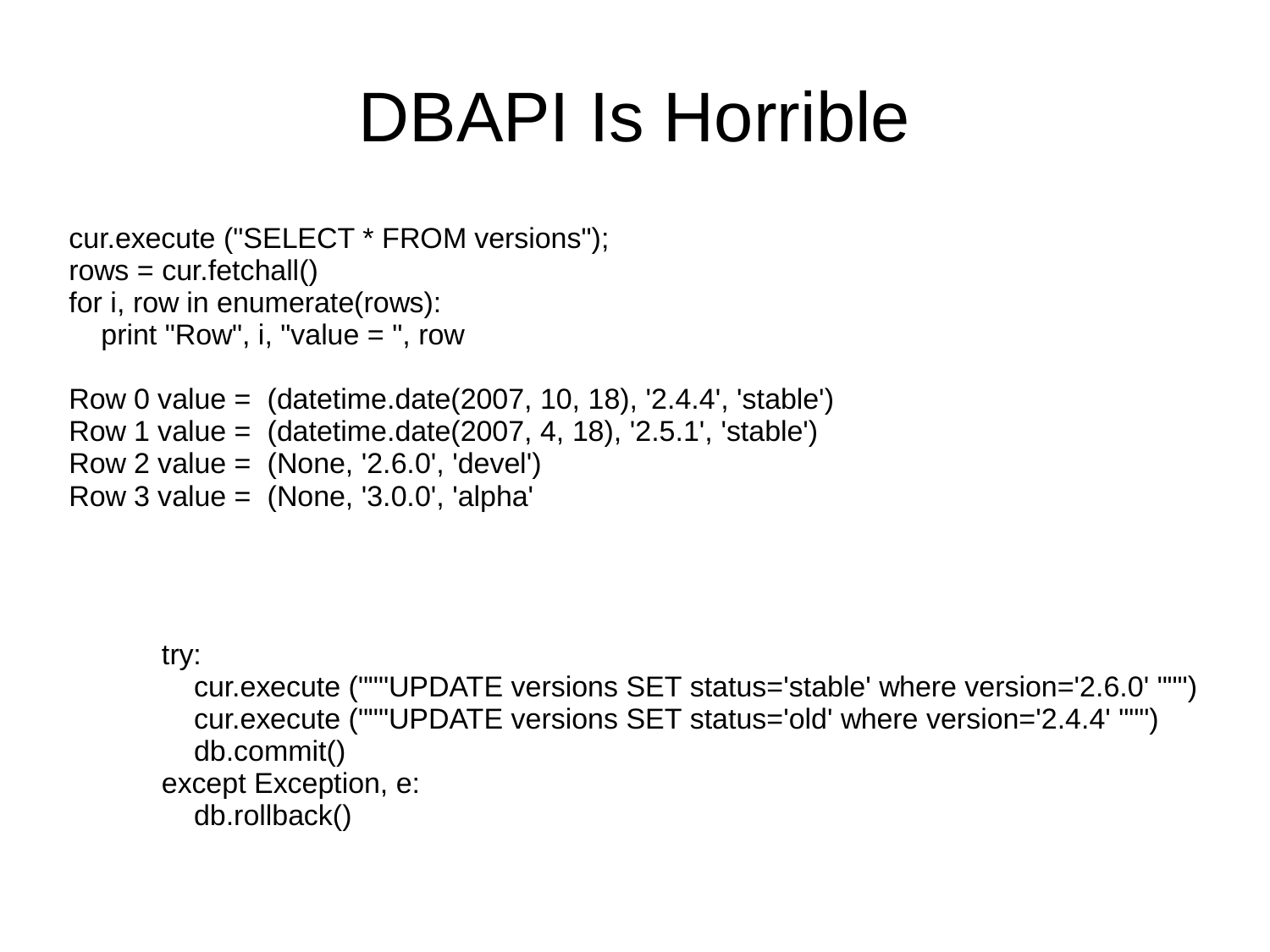# **Connecting**

```
from sqlalchemy.orm import sessionmaker
from sqlalchemy import create_engine
```

```
Session = sessionmaker()
engine = create_engine(DSN, **{ 'echo': False } )
Session.configure(bind=Backend._engine)
```

```
db = Session()
```
try:

```
# DO STUFF
except:
    db.rollback()
else:
    db.commit()
```
db.close()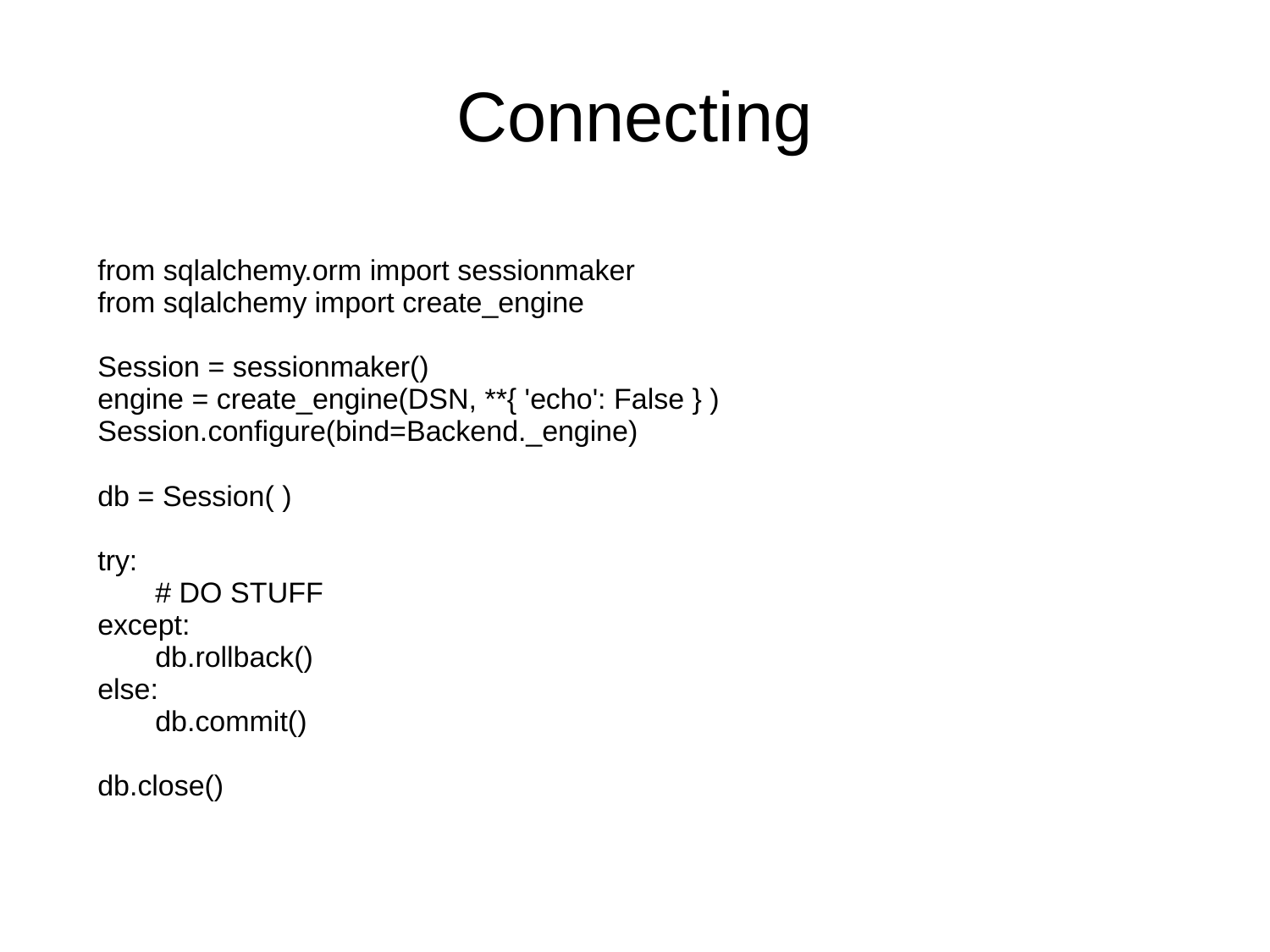## Tables To Objects

from sqlalchemy.ext.declarative import declarative\_base from sqlahcmey import Column, ForeignKey, Integer

Base = declarative\_base()

class Task(Base):

...

\_\_tablename\_\_ = 'job'

| object id | $=$ Column('job id',                |
|-----------|-------------------------------------|
|           | ForeignKey('log.object id'),        |
|           | ForeignKey('job.job id'),           |
|           | ForeignKey('object_acl.object_id'), |
|           | primary_key=True)                   |
| version   | = Column('object_version', Integer) |
| parent id | = Column('parent_job_id', Integer,  |
|           | ForeignKey('job.job id'),           |
|           | nullable=True)                      |

new task = Task() db.add(new\_task) db.commit()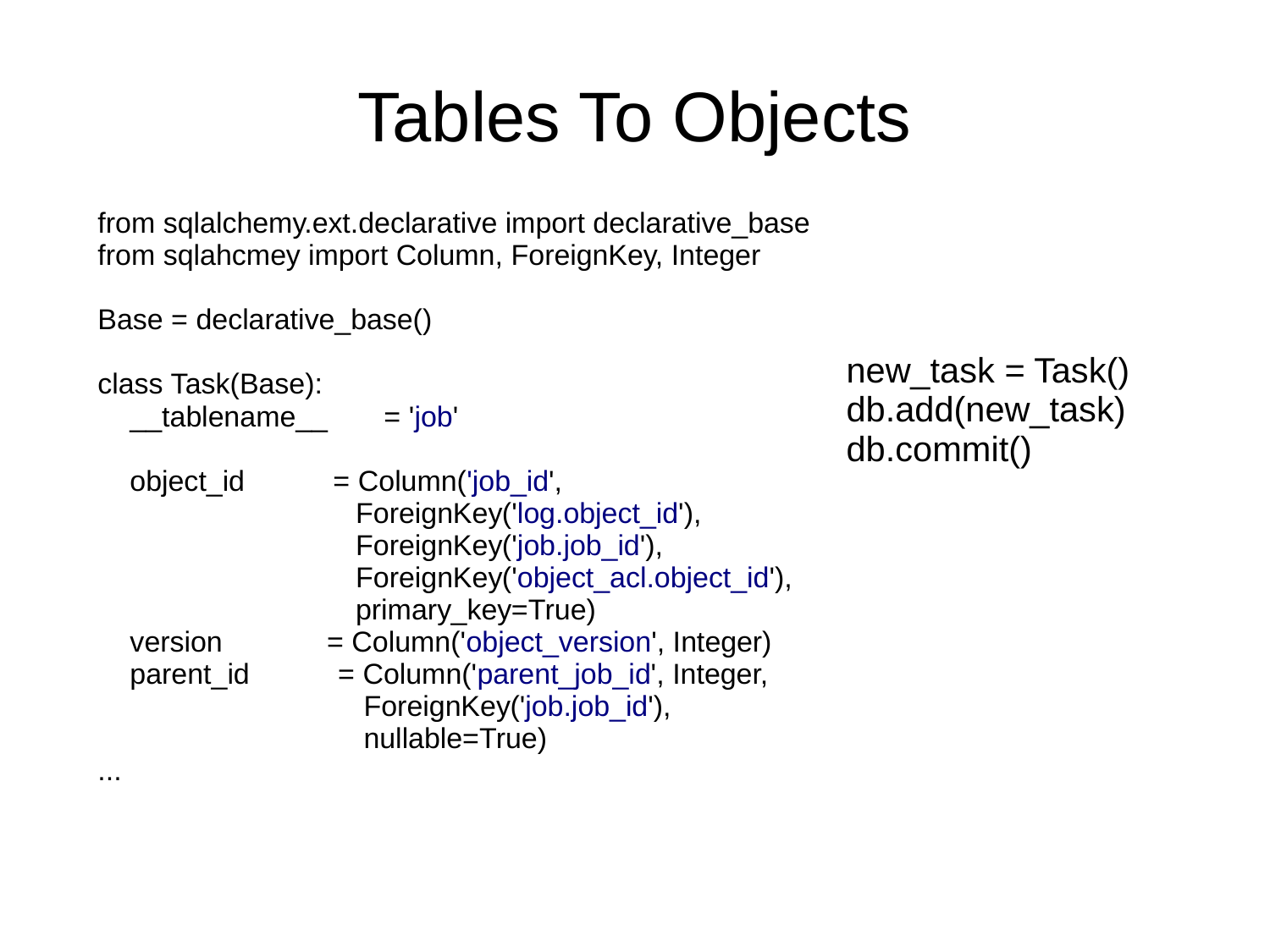#### Make Your Own Types Date values from strings

class JSONDateTime(TypeDecorator):

 $"$ """"

 Allow storing a string into a datetime value, this allows for automatically conversion of the JSON date strings into date values """"

#### **impl = DateTime**

```
def \overline{\phantom{a}} init (self, *arg, **kw):
   TypeDecorator.__init__(self, *arg, **kw)
def process bind param(self, value, dialect):
   if value:
      if isinstance(value, basestring):
        if (len(value) == 19):
           return datetime.strptime(value, '%Y-%m-%dT%H:%M:%S')
        elif (len(value) == 16):
           return datetime.strptime(value, '%Y-%m-%dT%H:%M')
        elif (len(value) == 0):
           return None
      elif isinstance(value, datetime):
        return value
      raise Exception('Cannot store value "{0}" as DateTime'.format(value))
   return None
```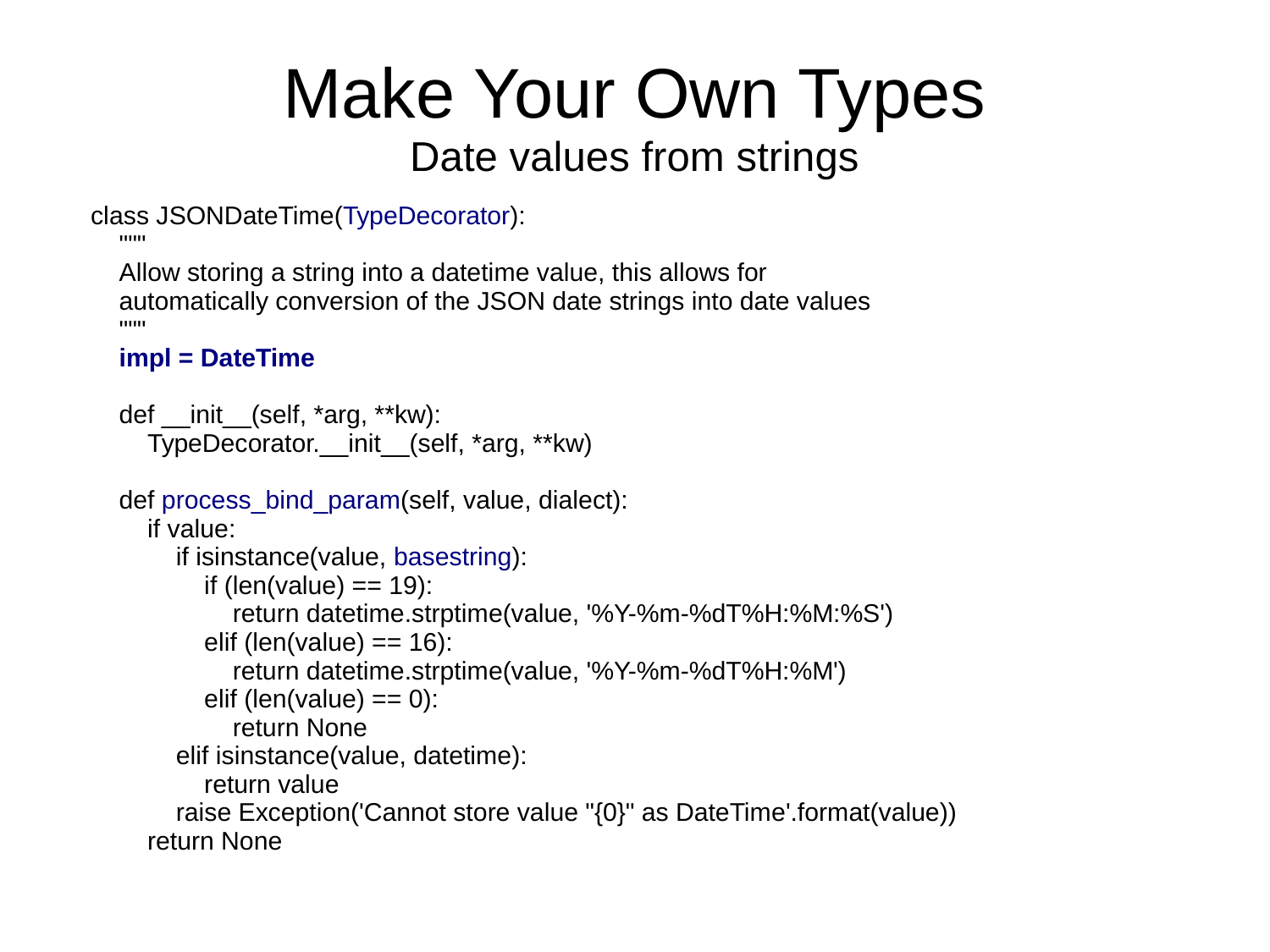# Using Your Own Type

class LogEntry(Base):

- $tablename = 'logentry'$ LUID  $=$  Column(String(32), primary key=True) PARENT\_LUID = Column(String(32))  $ACTOR$ <sup>LUID</sup> = Column(String(32))  $objectid - 1 = Column(Integer, index=True)$   $actiondate - 2 = Column(JSONDateTime)$  actiondate = **Column(JSONDateTime)** actorobjectid = Column(Integer)  $message$  = Column(String(255))  $\alpha$ ction = Column(String(20))
- ●This will create a DateTime column in the database that can be assigned to using a string. •The ORM knows that this is a date-time value.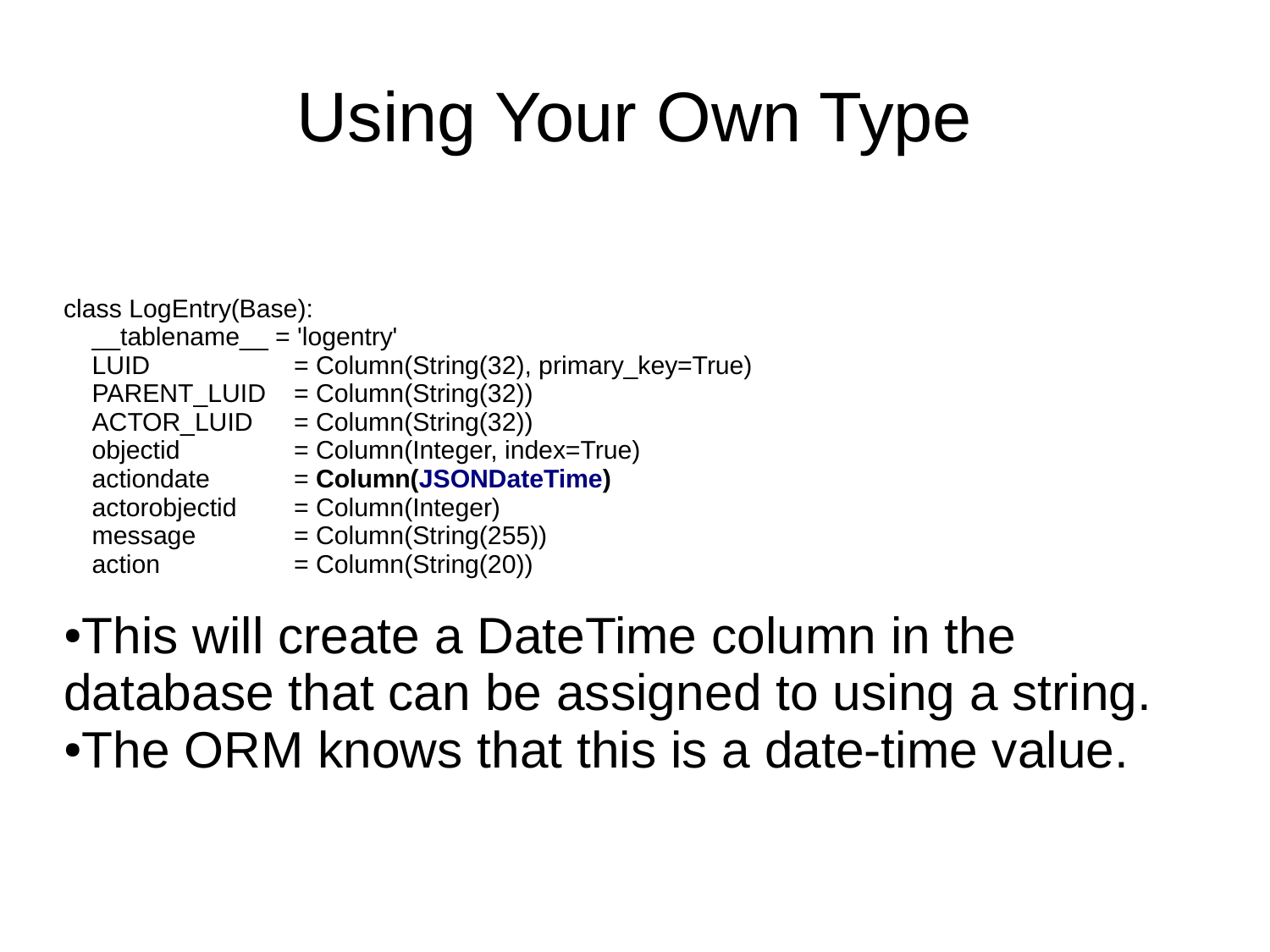# Avoiding DateTime TZ Hell

class UTCDateTime(sqla.types.TypeDecorator): impl = sqla.types.DateTime

 def convert\_bind\_param(self, value, engine): return value

 def convert\_result\_value(self, value, engine): if value: return value.replace(tzinfo=UniversalTimeZone)) return None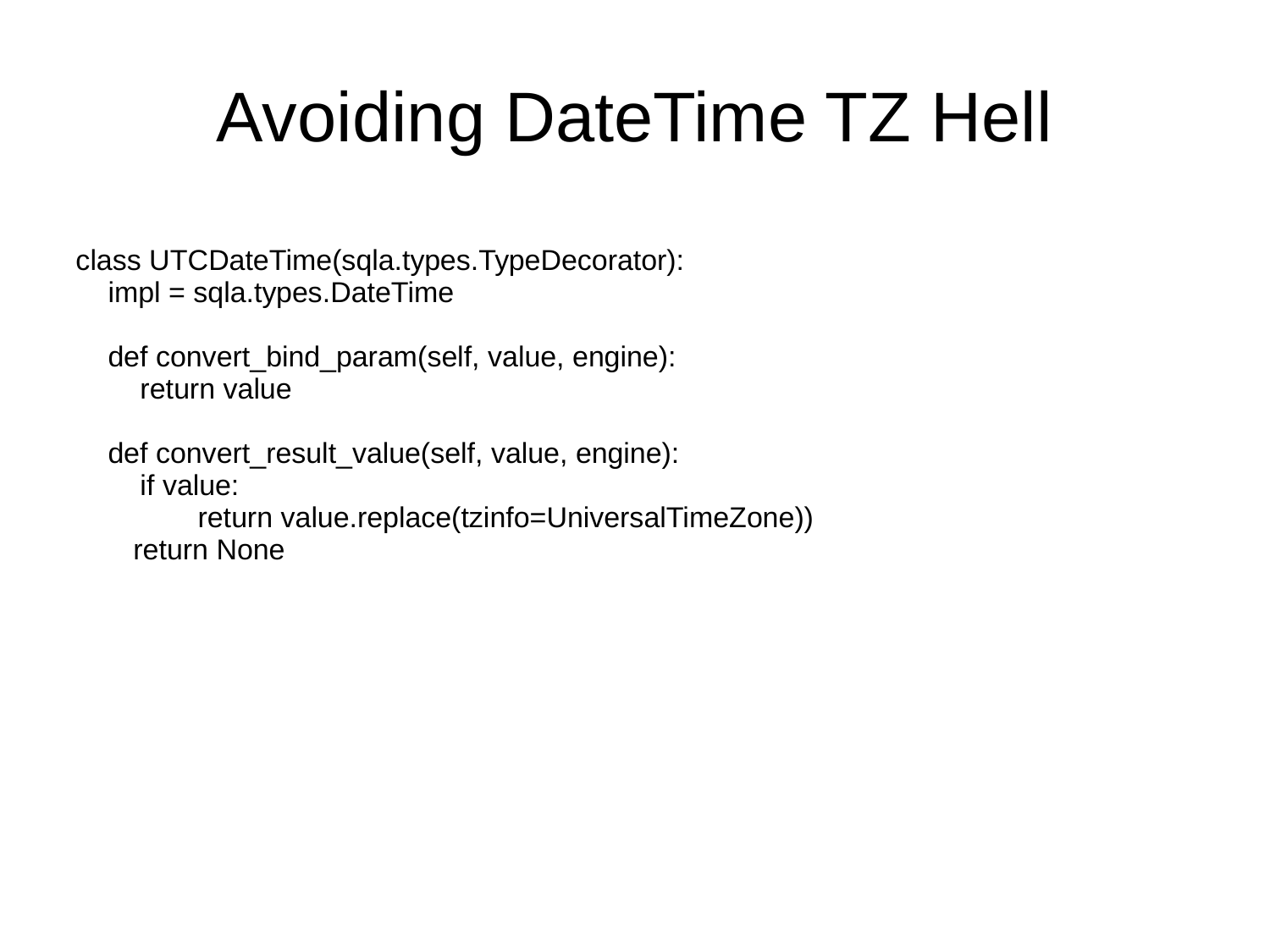### Let's Do A Query

```
from sqlalchemy import and_, or_
query = db.query(Task).
    filter(
         and_(
              Task.executor_id.in_([10100, 11530, ]),
               Task.title.ilike('%fred%'),
               Task.keywords.like('%fred%'),
               Task.state != '30_archived'
         )
    ).limit(150)
results = query.all()
```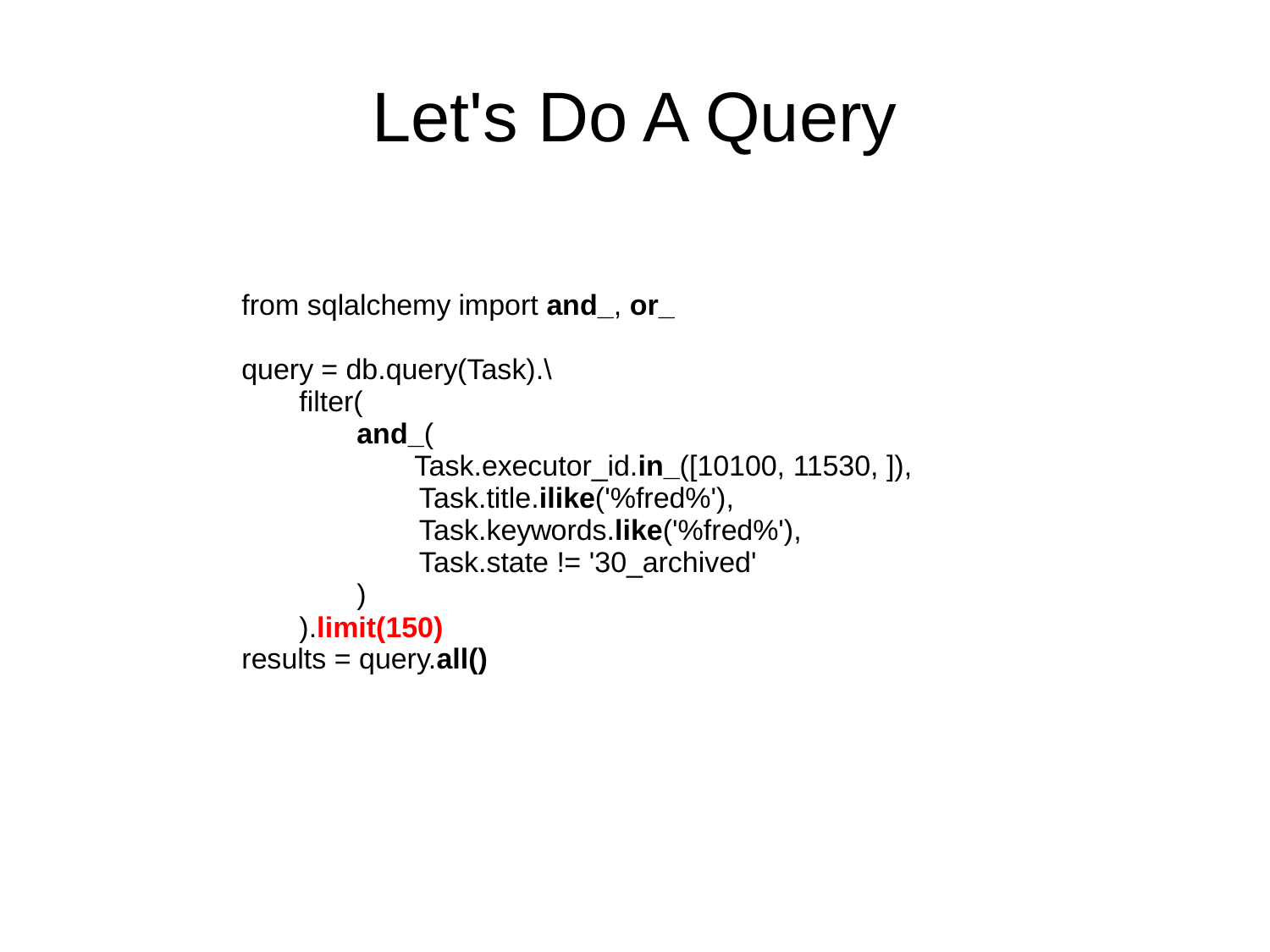# Is it there? (presence query)

```
query = db.query(Task).\lambdafilter(
         and_(
               Task.executor_id.in_([10100, 11530, ]),
                Task.state != '30_archived'
          )
     )
result = query.first()
if result:
     print('SHAZAM!')
else:
     print('WHA WHA.')
```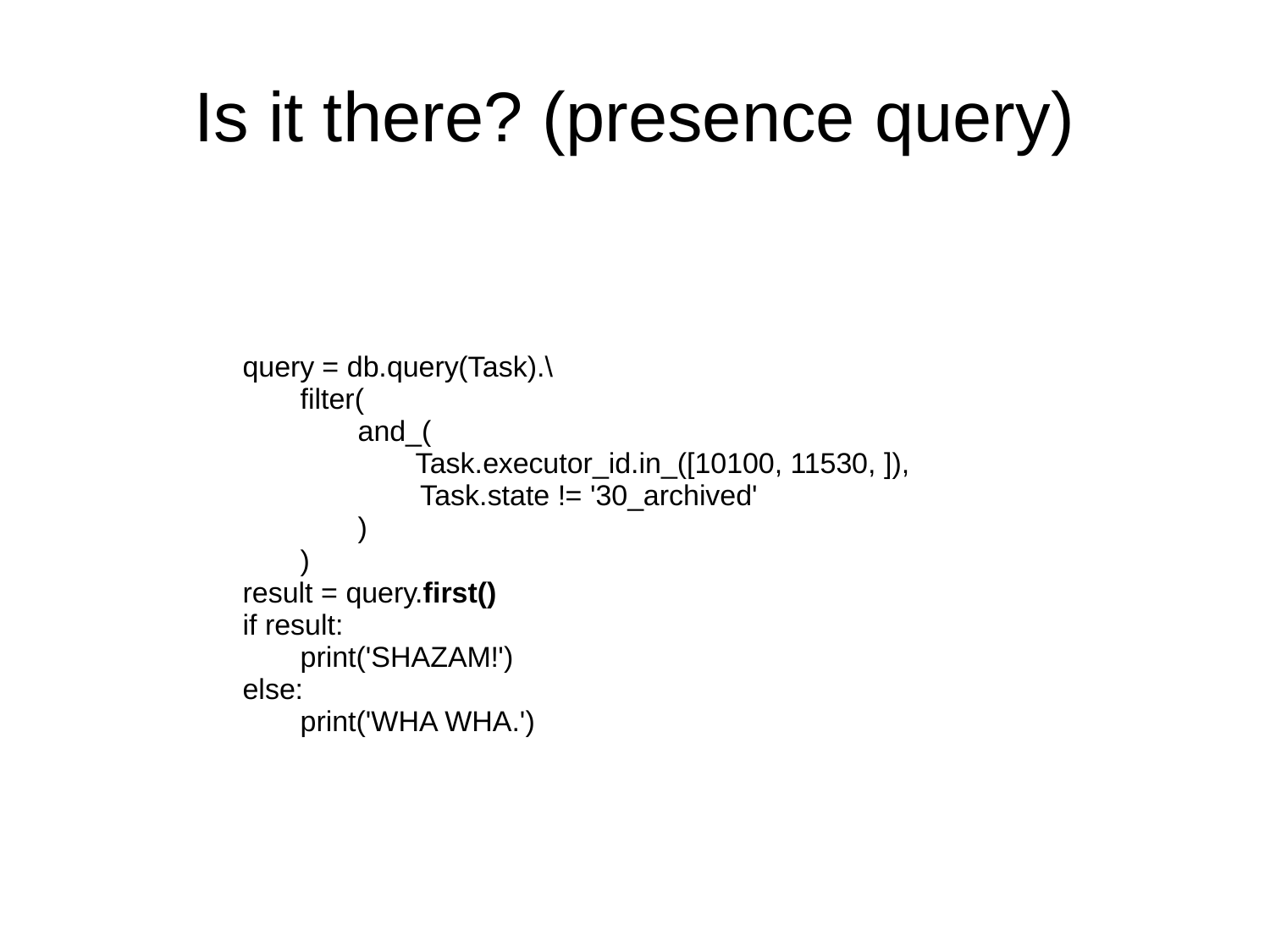#### One, and only one.

```
from sqlalchemy.exc import MultipleResultsFound, NoResultFound
query = db.query(Task).
    filter(
        and_(
             Task.executor_id.in_([10100, 11530, ]),
              Task.state != '30_archived'
         )
    )
try:
    task = query.one()
except MultipleResultsFound:
    ...
except NoResultFound:
    …
else:
    print('SHAZAM!')
```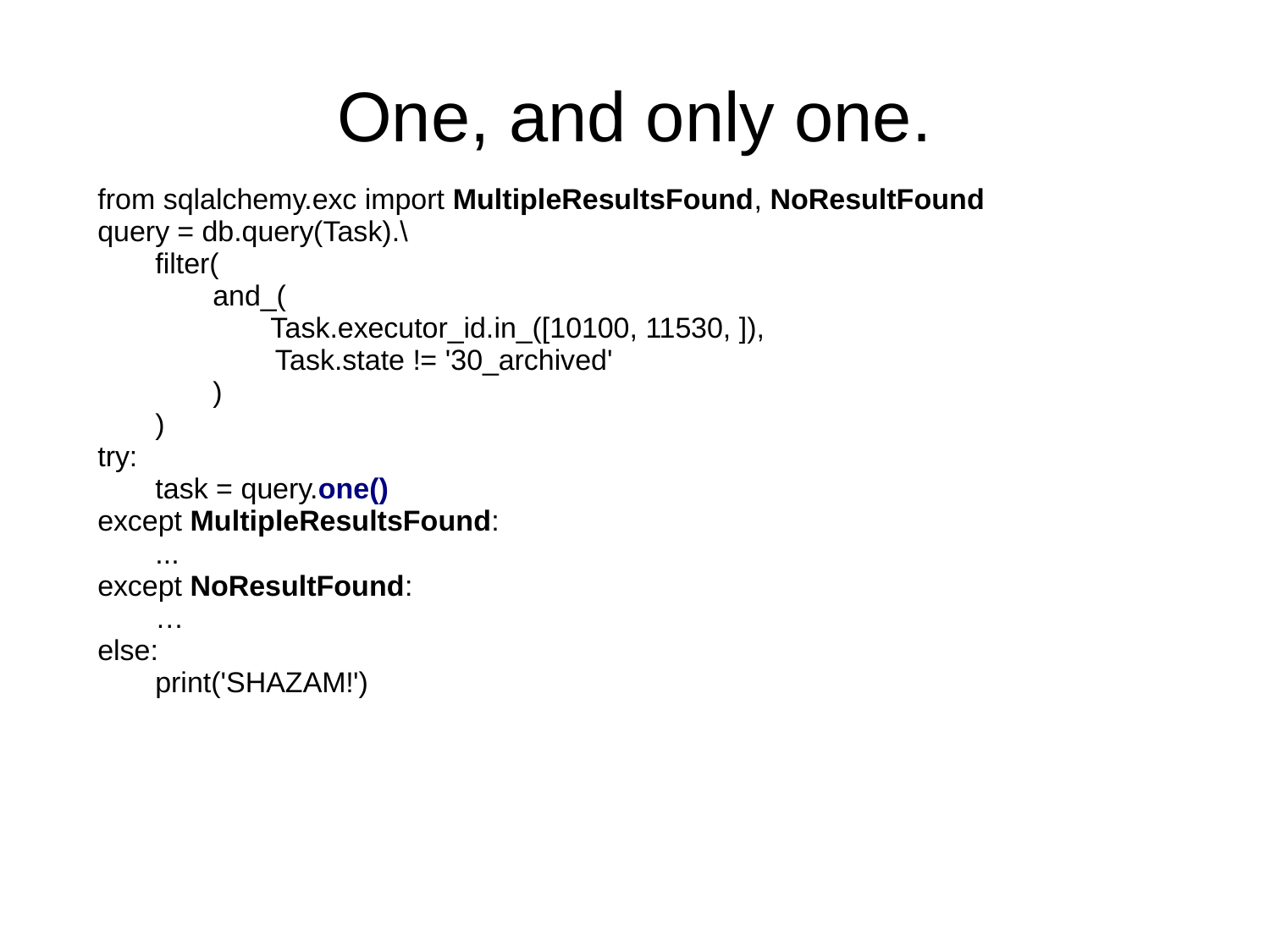#### How many?

```
query = db.query(Task).\lambdafilter(
      and_(
          Task.executor_id.in_([10100, 11530, ]),
               Task.state != '30_archived'
       )
   ).count()
```

```
count_is = query.first()
```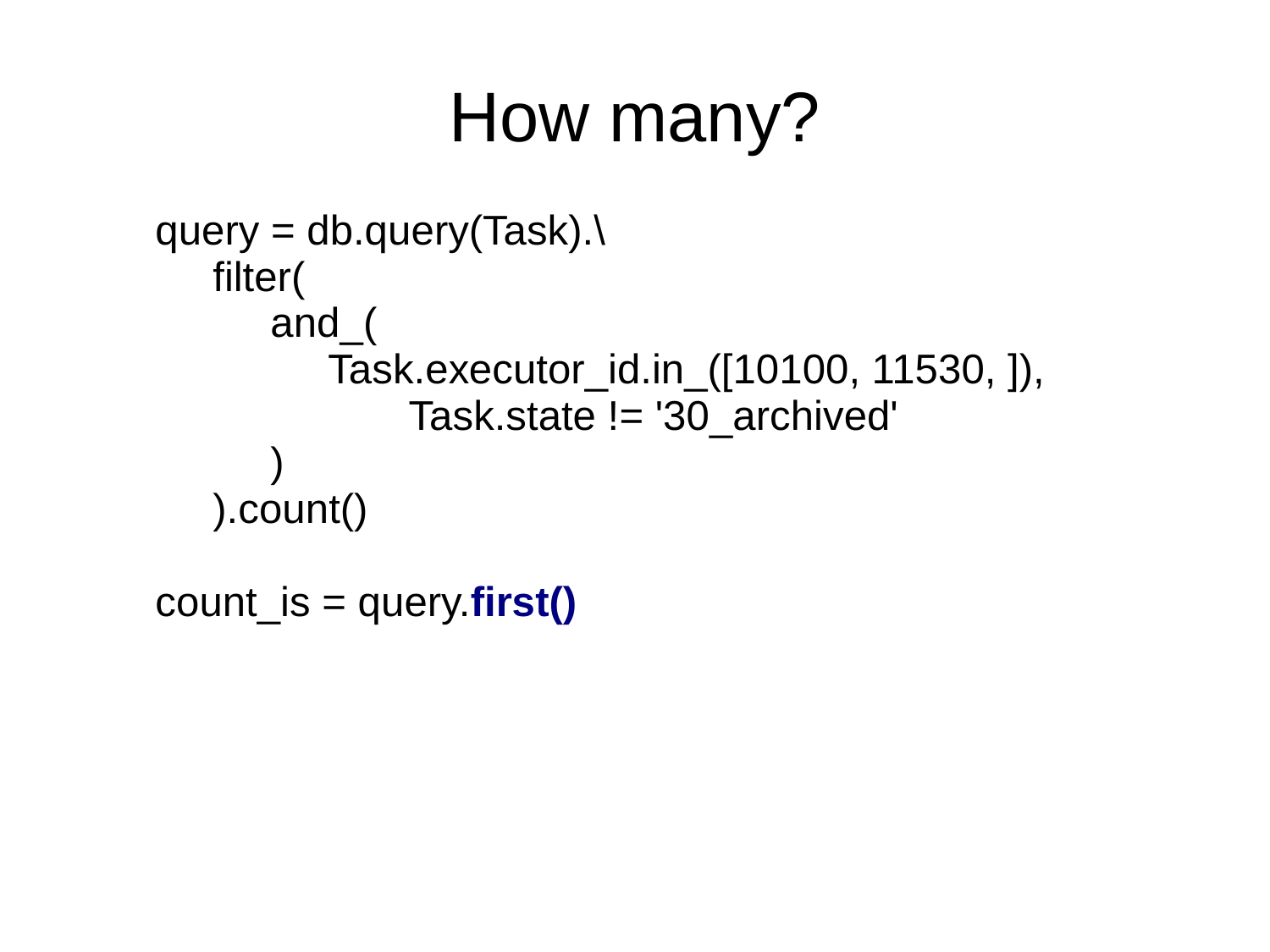#### Distinct & order

db.query(Contact.first\_name, ).distinct()

db.query(Contact).\ order by(Contact.last name.desc(), ).all()

db.query(Contact).\ order\_by(Contact.last\_name.asc(), ).all()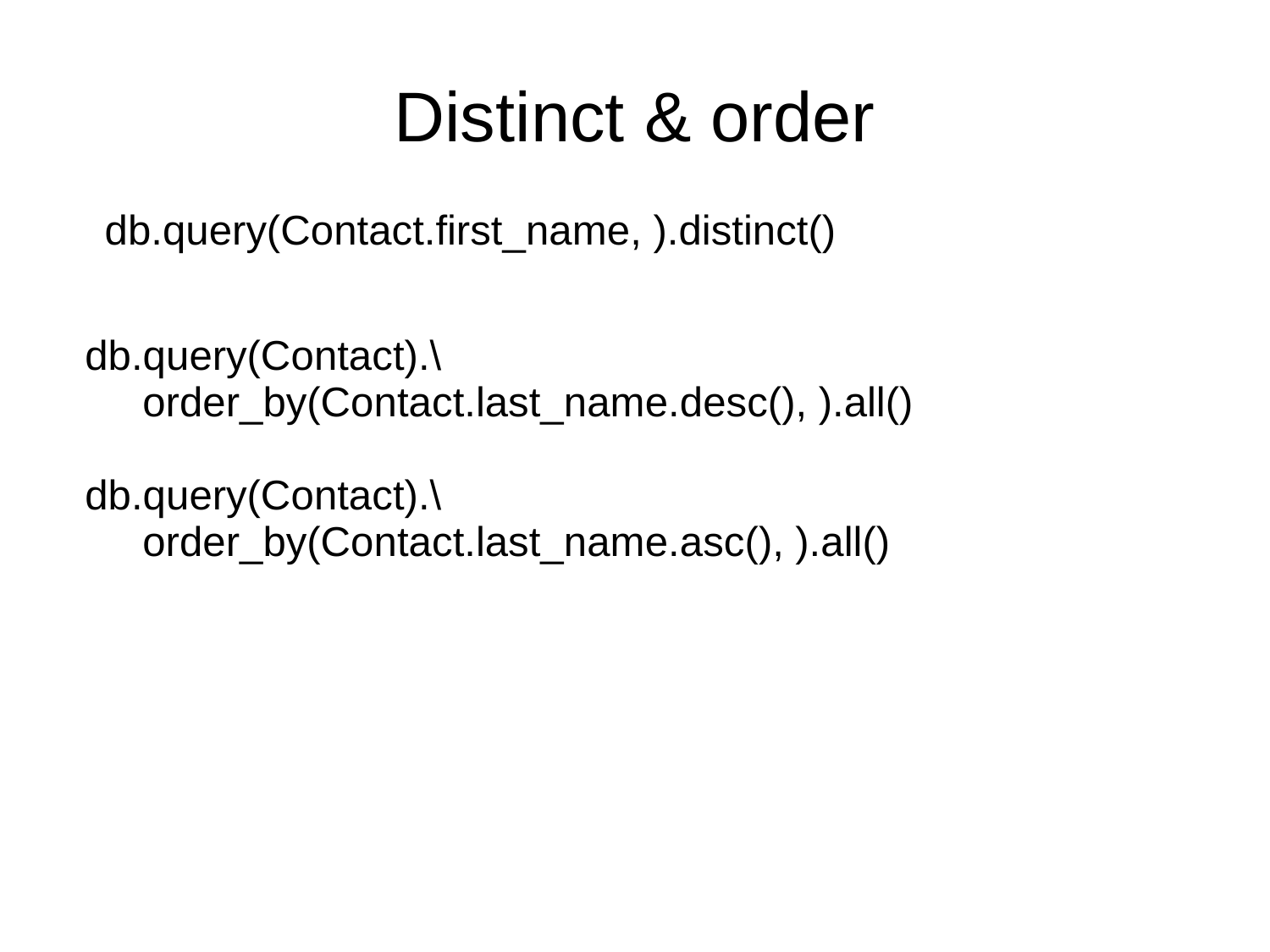## Cost :(

Everything has a price. Everything, no exceptions, not ever.

Turning records into objects consumes cycles, memory; ultimately the convenience is paid for with a decrease in theoretical efficiency.

• A query that returns a thousand rows will create a thousand objects.

#### **Upsides:**

• Code is easier to read/write.

- •No SQL injection issues.
- Common tasks can be automated away.
	- Less thinking about the plumbing.
		- $\cdot$  In turn fewer bugs.
	- Safer SQLAlchemy won't even start if your defined relationships are pathological.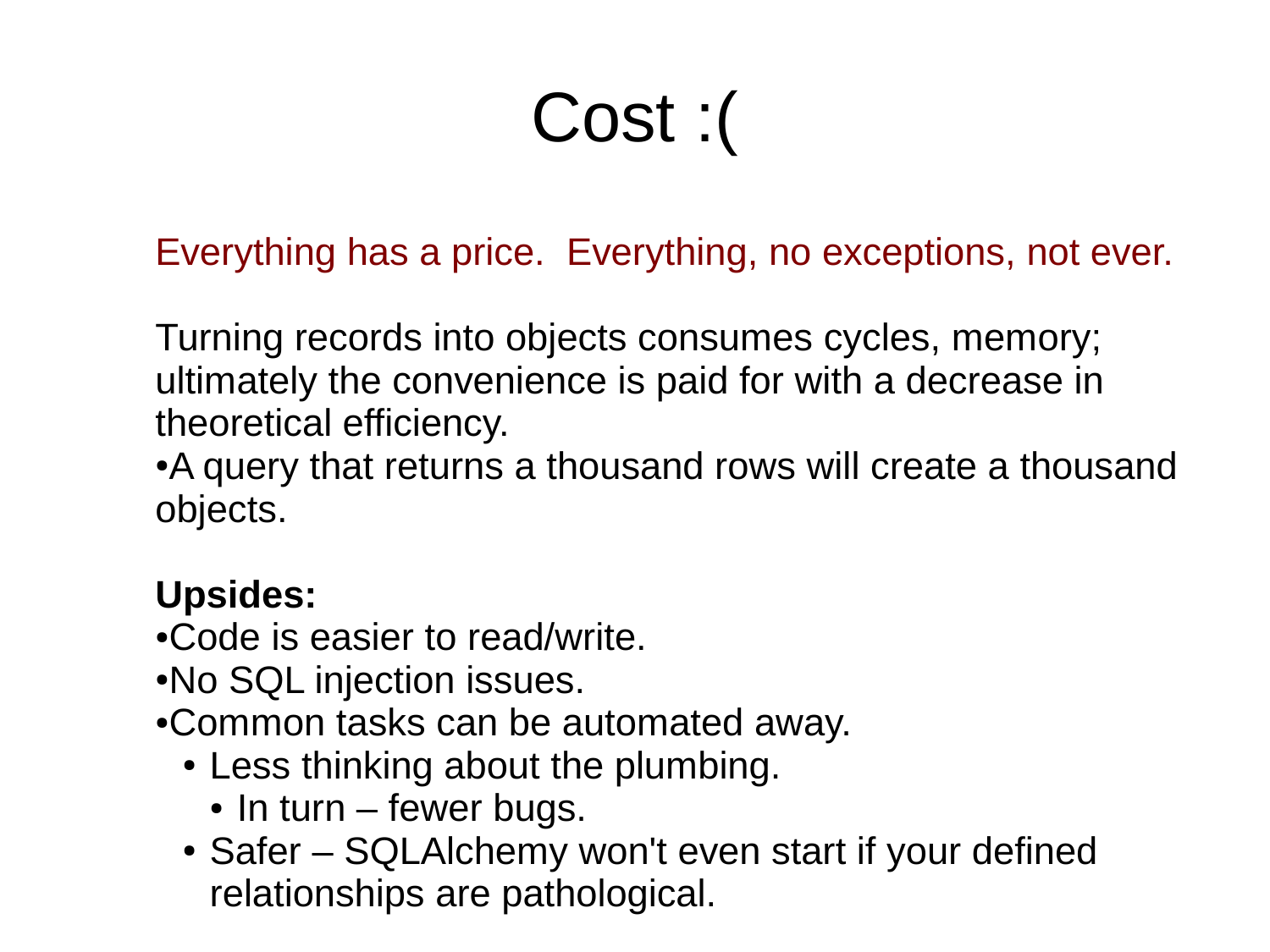#### Cheaper!

```
query = db.query(Task.object_id, ).\
    filter(
         and_(
              Task.executor_id.in_([10100, 11530, ]),
               Task.state != '30_archived'
         )
     )
result = query.fit()if result:
    print('Object#{0}'.format(result[0]))
else:
    print('WHA WHA.')
```
#### **We are not forced to use full objects!**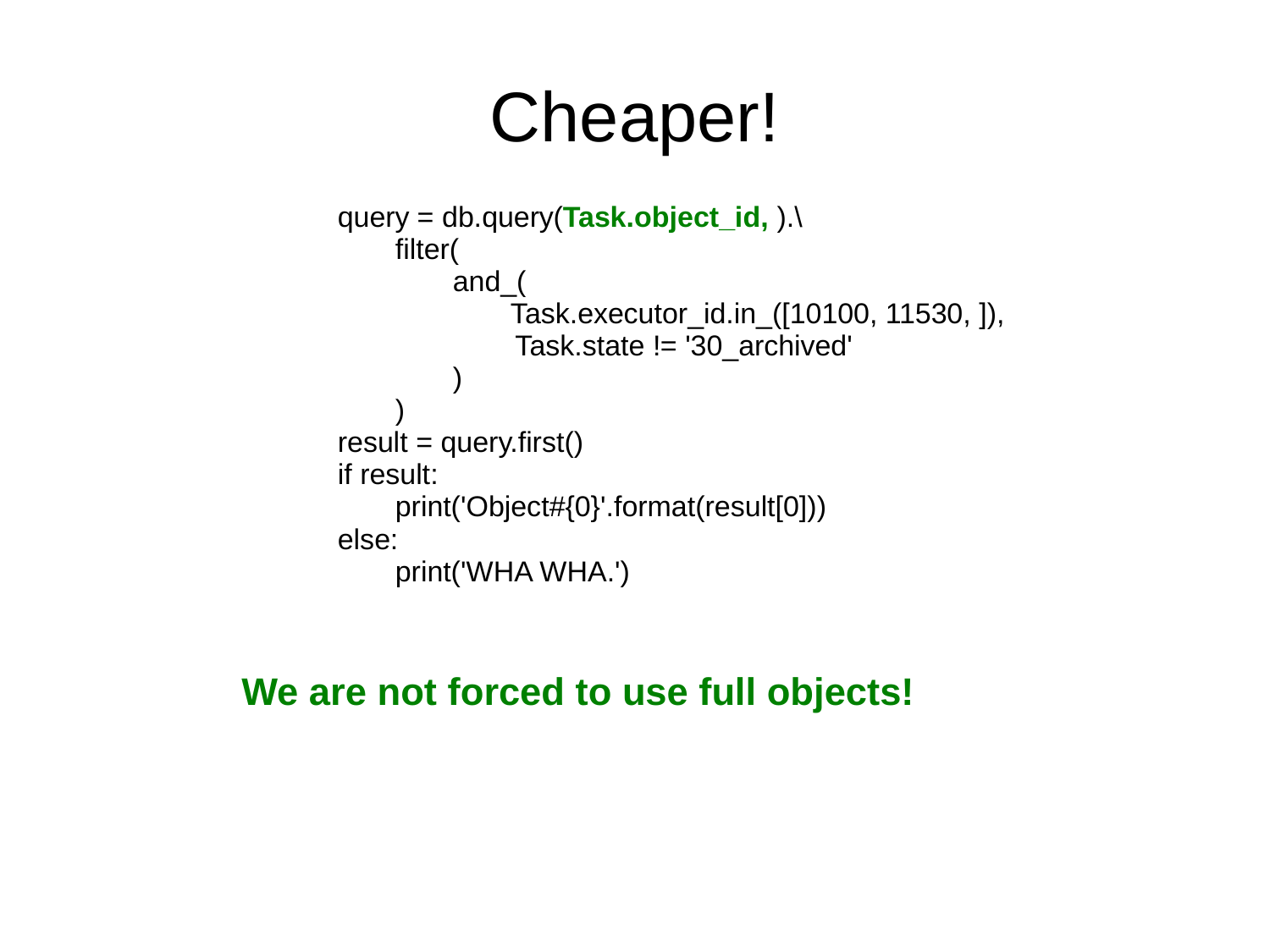# Polymorphism

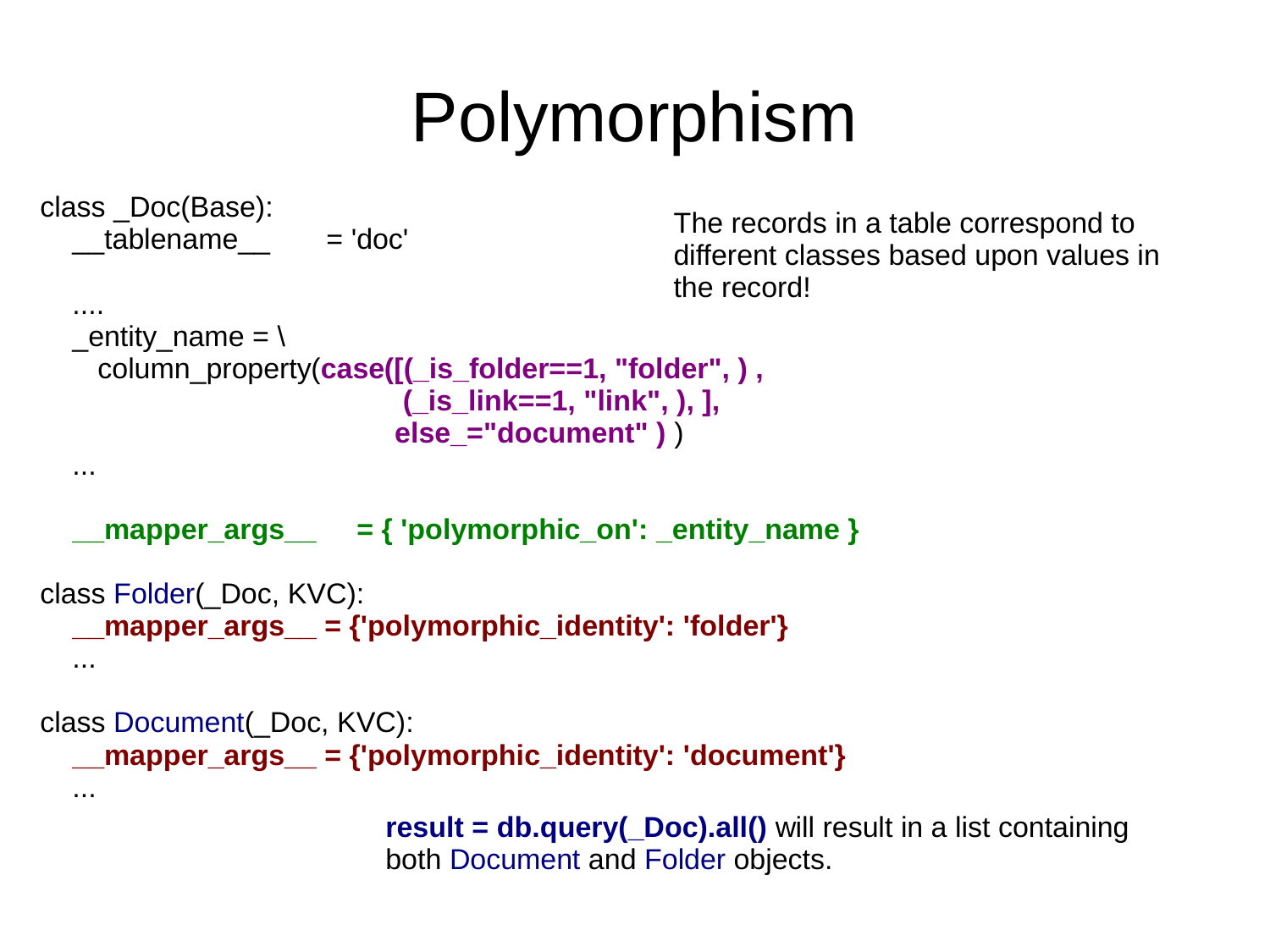## Relations

from sqlalchemy.orm import relation

```
class Attachment(Base, KVC):
     __tablename__ = 'attachment'
   uuid = Column('attachment_id', String(255), primary_key=True)
  related id = Column('related id', Integer,ForeignKey( 'person.company id' ),
                ForeignKey( 'enterprise.company_id' ),
                ForeignKey( 'date_x.date_id' ),
               ForeignKey('iob.job_id'),
....
```

```
Task.attachments = \theta relation(Attachment,
         lazy=False,
         uselist=True,
         primaryjoin=Attachment.related_id==Task.object_id)
```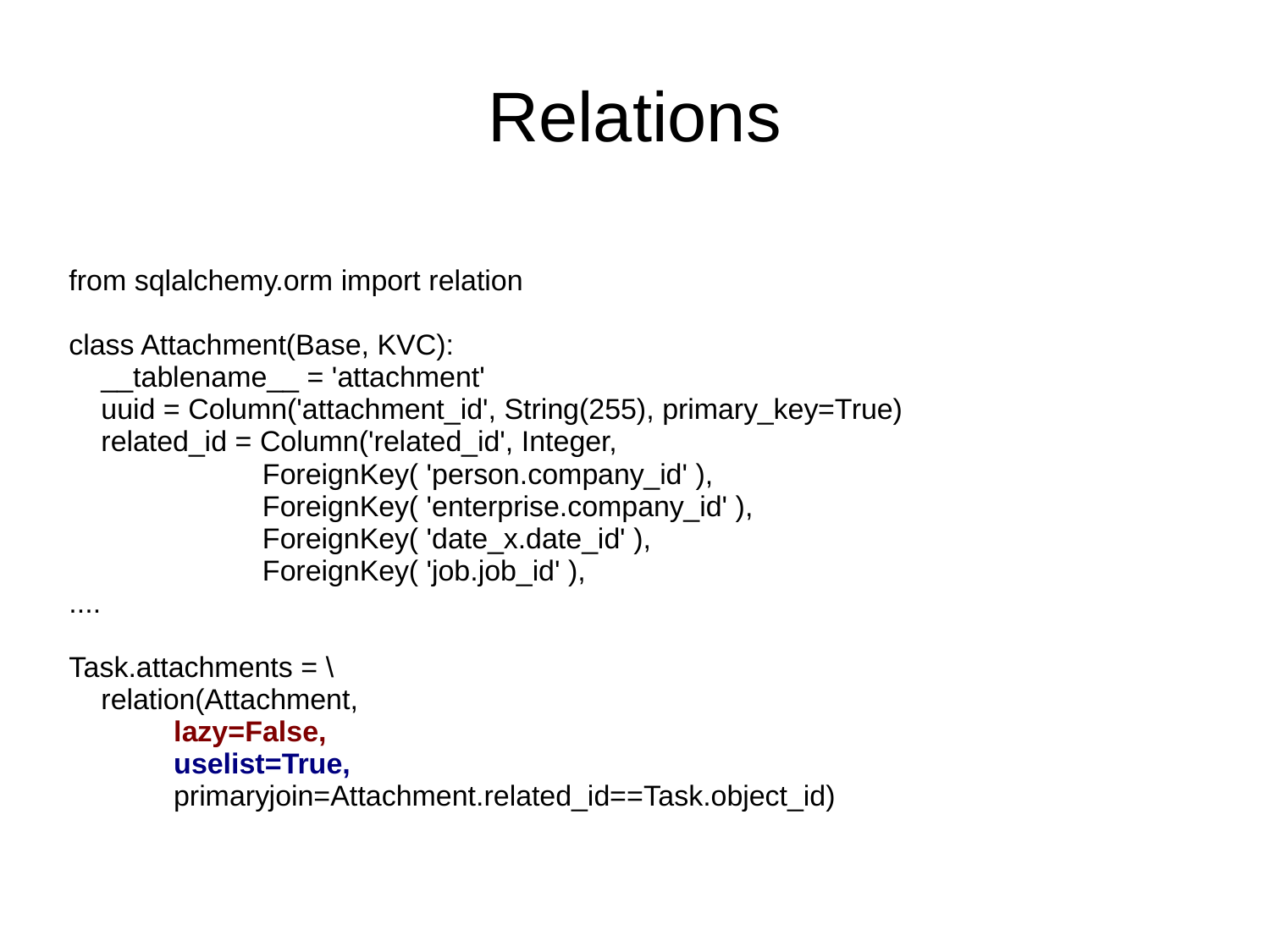# Using The Relationship

if  $name = '$  main  $'$ :

engine = create\_engine('postgresql://OGo@127.0.0.1:5432/OGo', echo=False)

```
session = sessionmaker(engine)()
```

```
query = session.query(Task).filter(Task.owner_id == 10100)
tasks = query.all()
 for task in tasks:
    print(task)
    for attachment in task.attachments:
         print(attachment)
```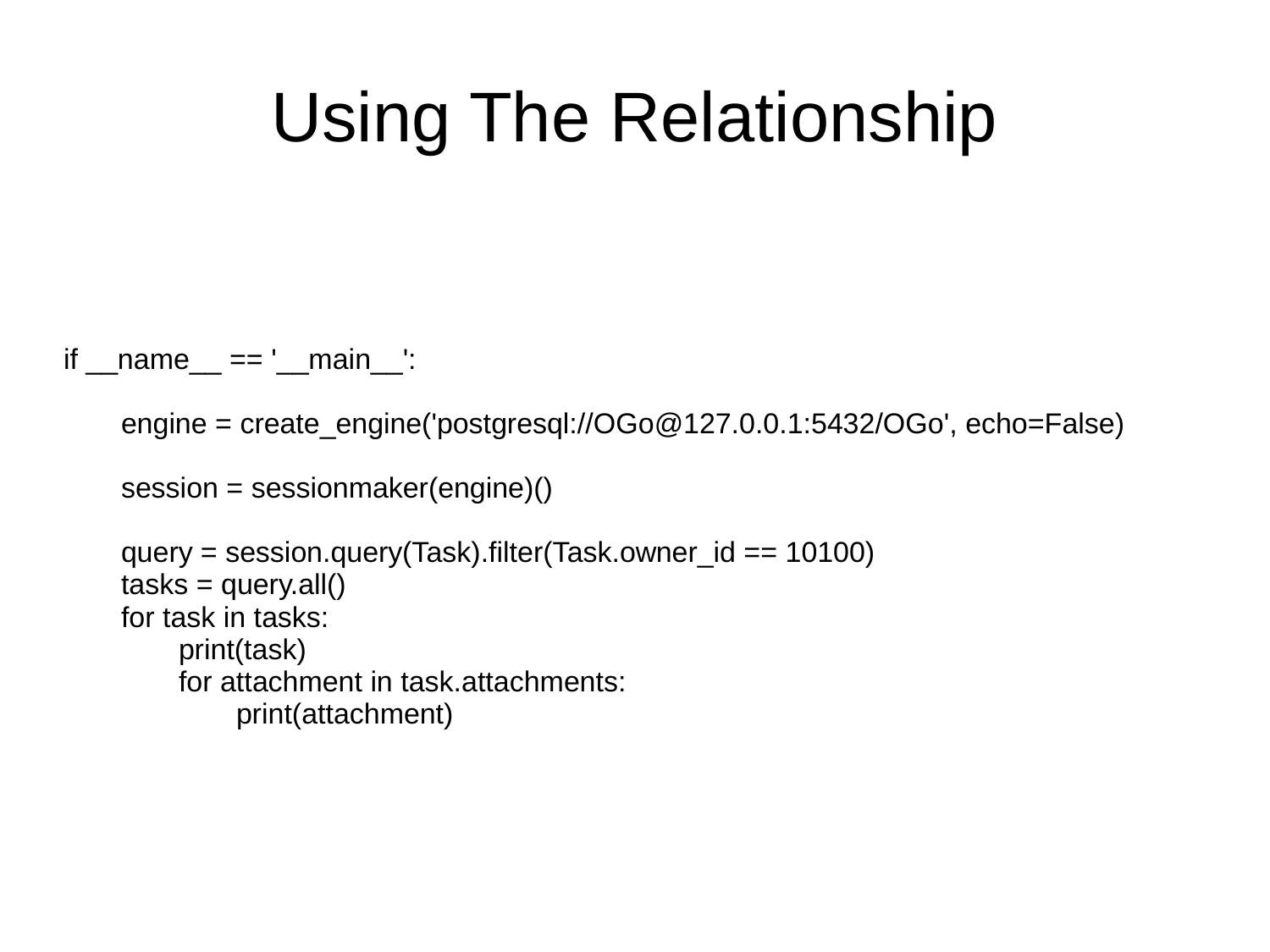### Eager vs. Lazy

• Eager loading loads at the time the query is executed.

- Data is ready to be used.
- Reduced number of queries [back-and-forth]
- Lazy loading loads the related entities if and when the property is accessed.
	- Data is not loaded if it is not needed.
	- Less data is marshaled for the initial response.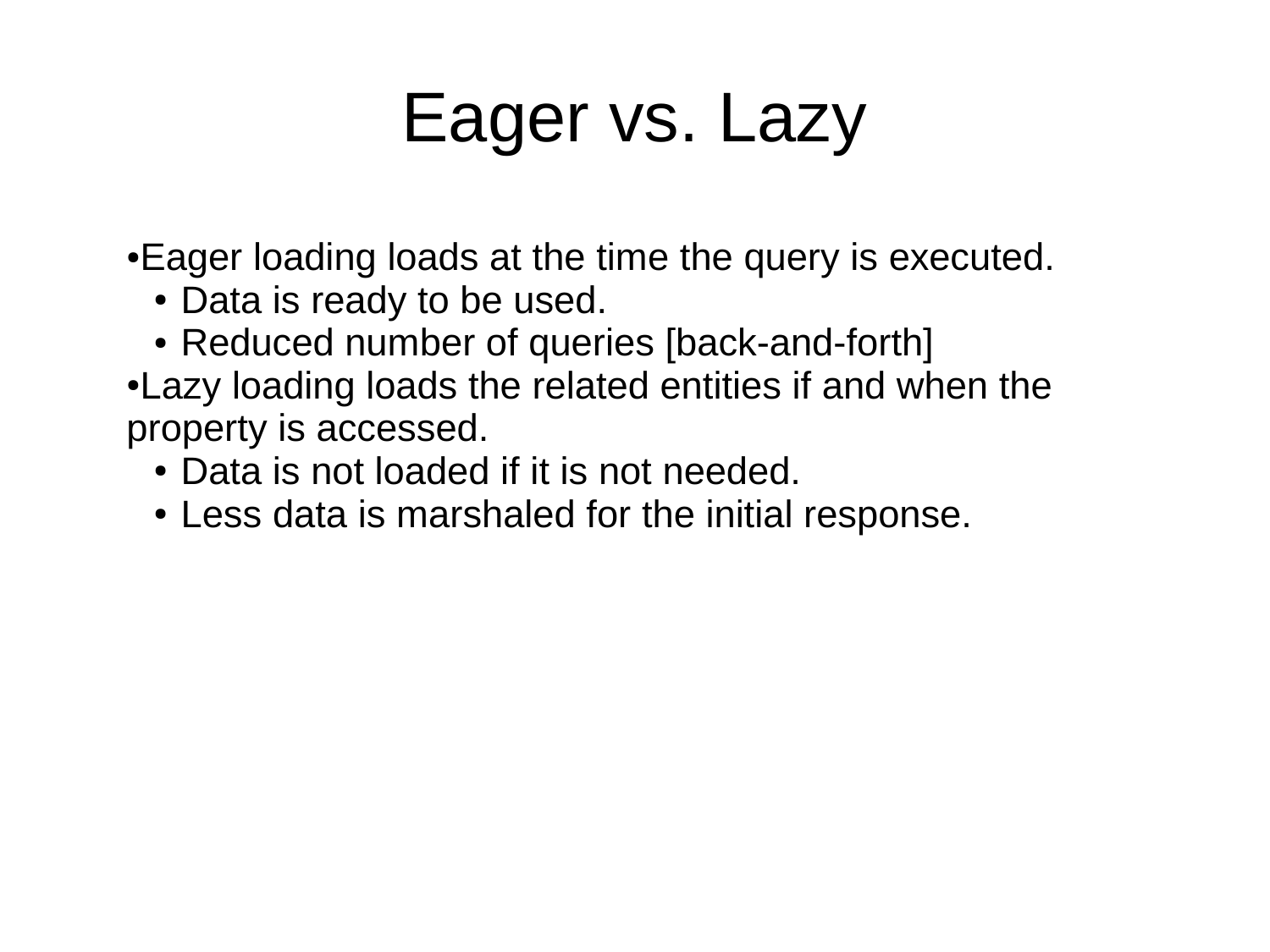## Loader Strategies

•**select** – Every iteration of a property results in a SELECT statement.

• This is the *default* loader strategy.

•**subquery** – Retrieve the data for the relation using a second SELECT statement, for all the entities returned in the first SELECT statement.

• Efficient for one-to-many relationships, especially if they return large results.

•**joined** – Retrieve the data for a relation using a LEFT OUTER JOIN.

- Efficient for one-to-one relationships and small results.
- Can often materialize multiple objects of multiple classes with a single SELECT statement.

• noload – Do not materialize a relationship.

• Override an eager load to a lazy load.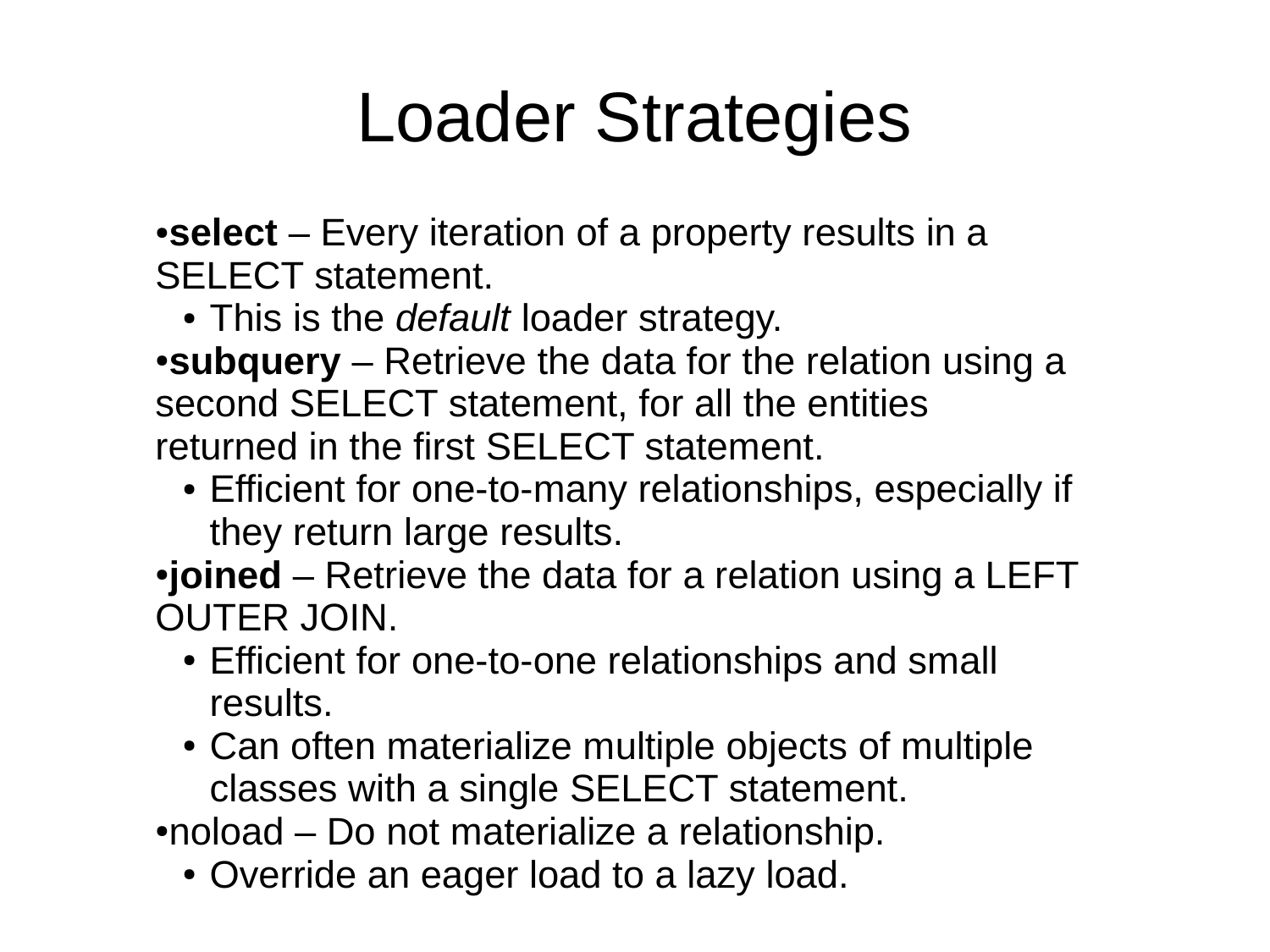## Using a loader strategy

```
query = db.query(Task).\
    filter(
         and_(
              Task.executor_id.in_([10100, 11530, ]),
               Task.state != '30_archived'
         )).
    noload('attachments').\
    noload('info').\
    subqueryload('properties').\
    joinedload('notes').\
    lazyload('projects').\
    eagerload('creator')
```
A call to subqueryload or joinedload implies eagerload. A call to eagerload will eagerly load the relation using its default loader strategy.

> This is so much easier than constructing the appropriate JOIN clauses for a literal SQL statement!!!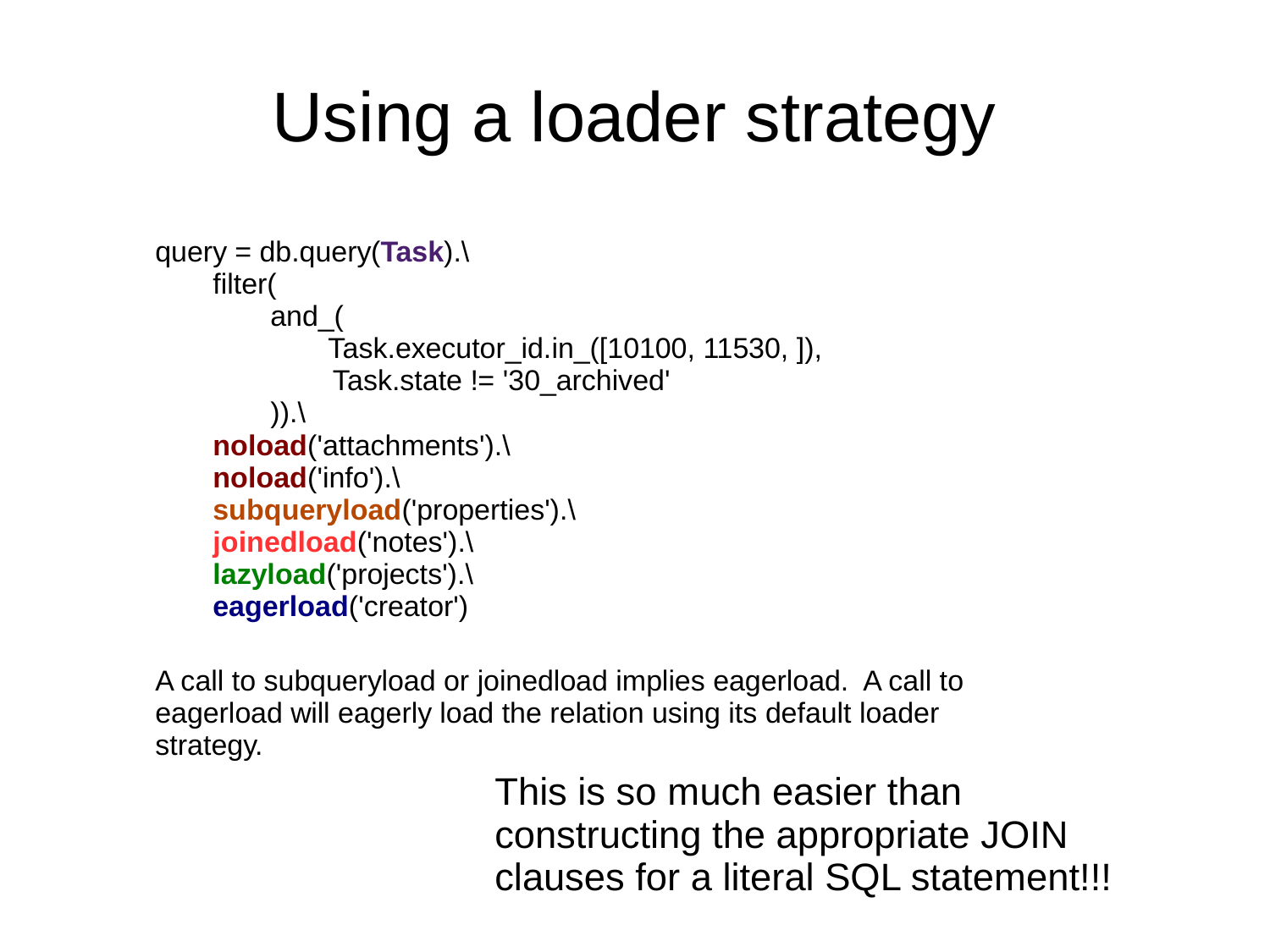# Using Relations Manually

- op1 = aliased(ObjectProperty)
- op2 = aliased(ObjectProperty)
- op3 = aliased(ObjectProperty)

```
q = db.query( Process, op1, op2, op3).join( Route, Route.object id == Process.route id ).\lambda outerjoin( op1, 
         and (op1.parent id == Route.object id,
                op1.namespace=='http://www.opengroupware.us/oie',
                op1.name=='expireDays' ), ).\
     outerjoin( op2, 
         and (op2.parent id == Route.object id,
                op2.namespace=='http://www.opengroupware.us/oie',
                op2.name=='preserveAfterCompletion' ), ).\
     outerjoin(op3, 
         and (op3.parent id == Route.object id,
                op3.namespace=='http://www.opengroupware.us/oie',
                op3.name=='archiveAfterExpiration' ), ).\
    filter(and (Process.state.in ([ 'C', 'F', 'Z'] ),
                Process.status != 'archived' ) )
```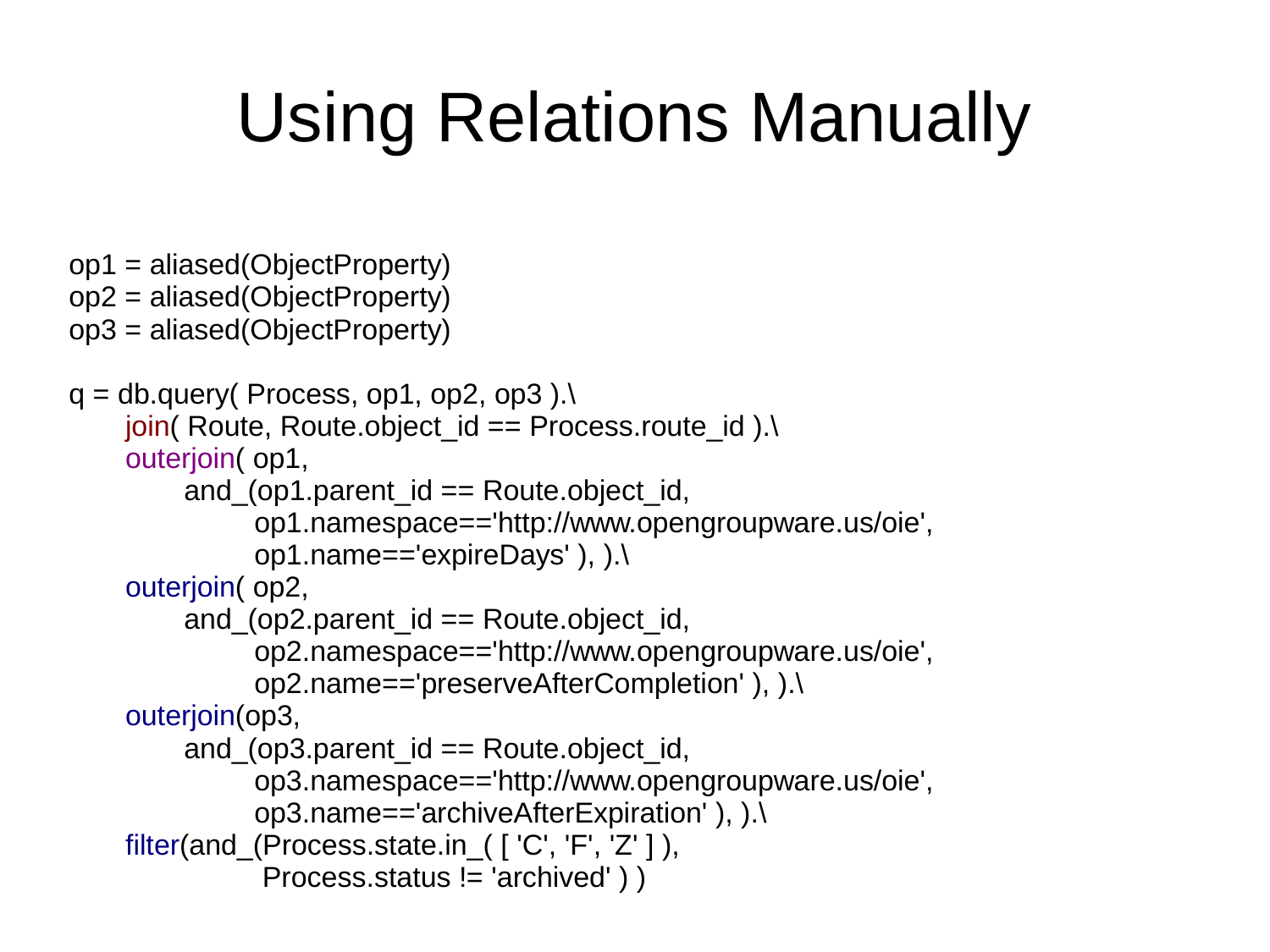### Relationships As Dictionaries

```
Contact.company values = \setminusrelationship(
         'CompanyValue',
         primaryjoin = 'CompanyValue.parent_id==Contact.object_id',
          collection_class = attribute_mapped_collection( 'name' ),
         lazy = False,
         cascade = 'all, delete-orphan')
```
contact =  $db.query(Content).get(10100)$ print(contact.company\_values**['territory'**])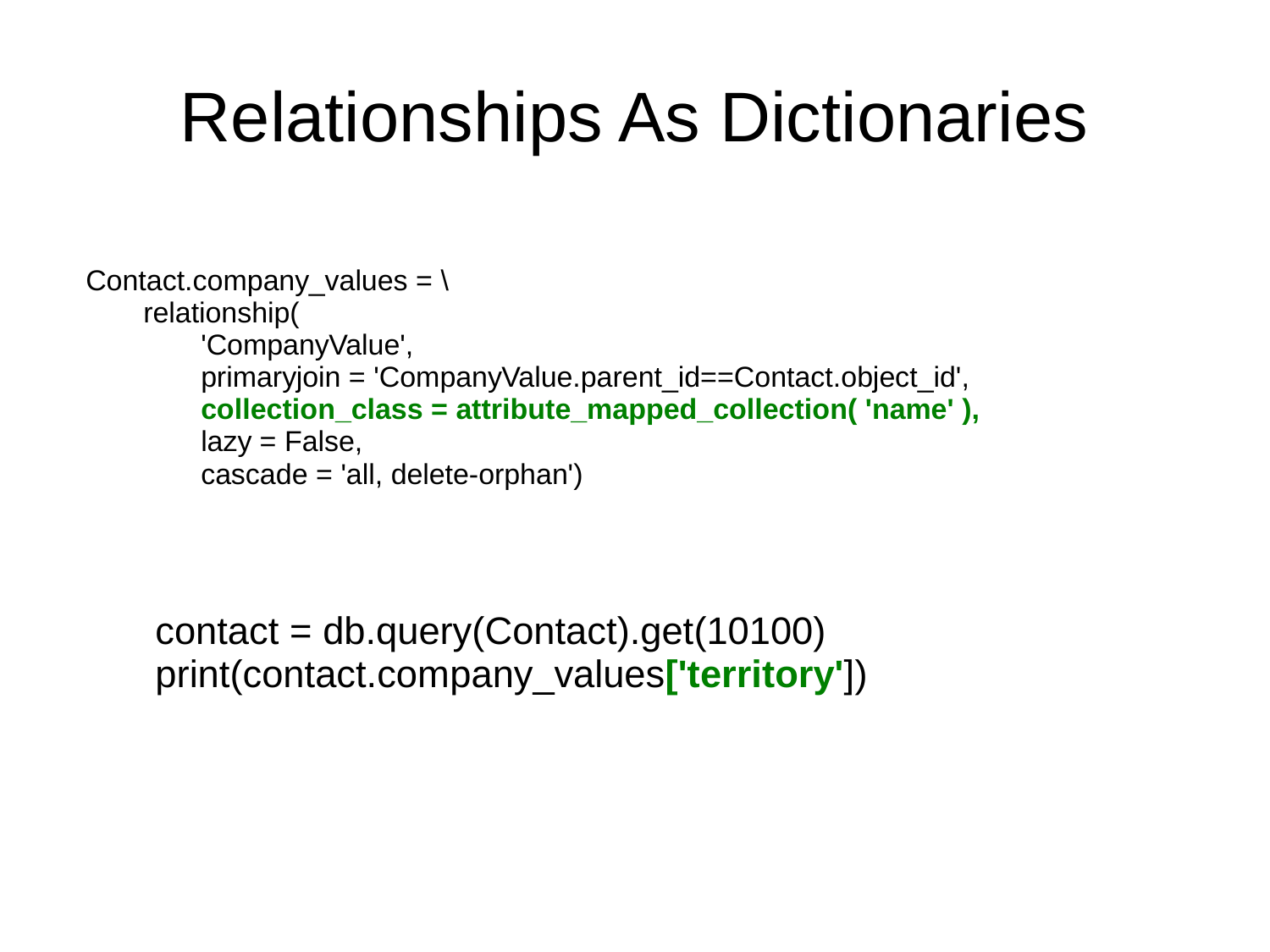#### Association Proxies

When an attribute of an object is the value for another related table.

```
Project._info = \iotarelation(
         "ProjectInfo",
           uselist=False,
           backref=backref('project_info'),
           primaryjoin=('ProjectInfo.project_id==Project.object_id'))
```

```
Project.comment = association_proxy('_info', 'comment')
```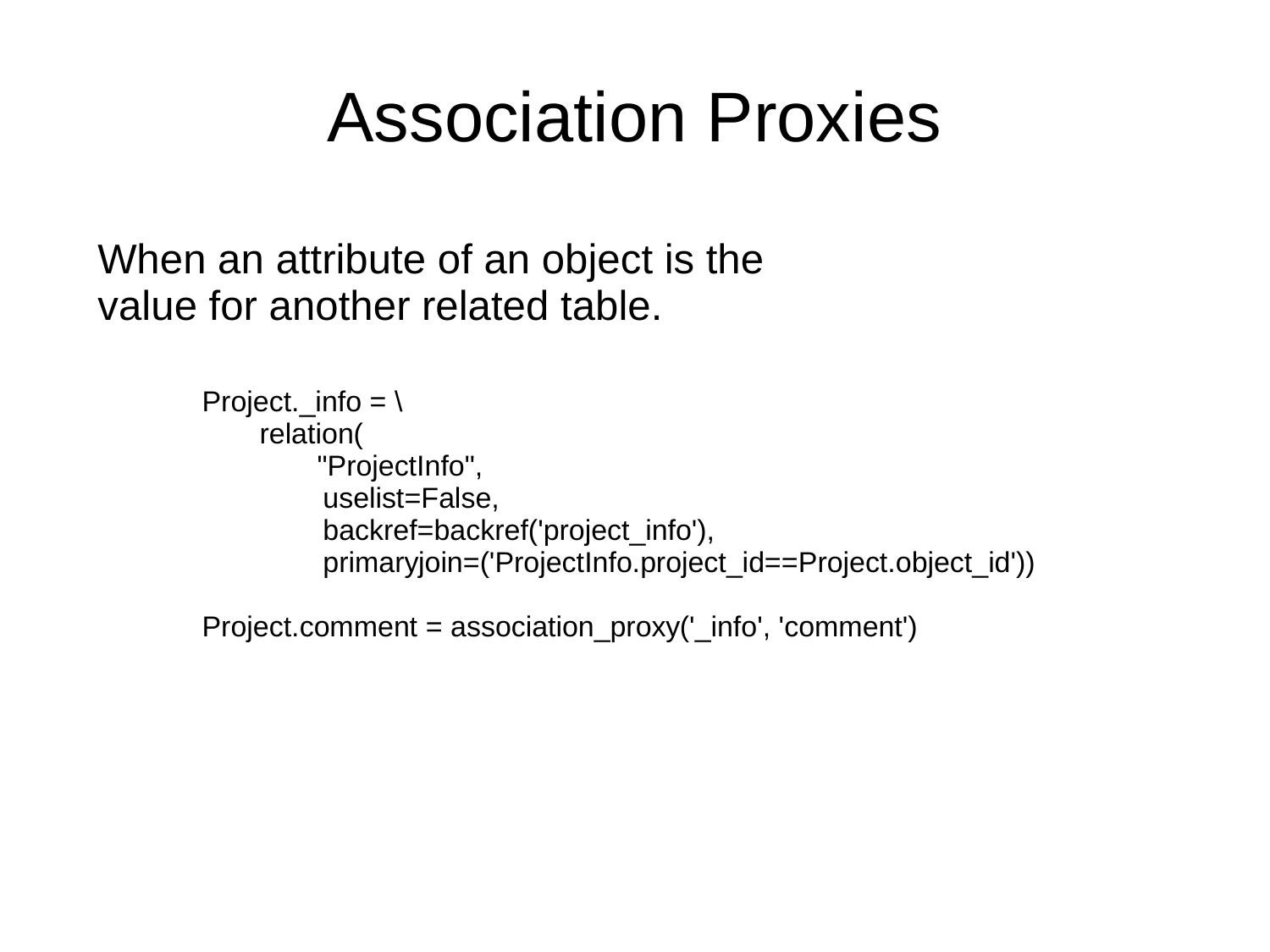# Update

```
session.query(TmpXrefrRecord).\
     filter(
      and (TmpXrefrRecord.batch id == record.updated_by,
             TmpXrefrRecord.record_id == record.record_id, )).\
update({TmpXrefrRecord.sku: record.sku,
     TmpXrefrRecord.phase_a1_status: record.phase_a1_status,
     TmpXrefrRecord.phase_a2_status: record.phase_a2_status,
     TmpXrefrRecord.phase_a3_status: record.phase_a3_status,
     TmpXrefrRecord.phase_s1_status: record.phase_s1_status,
     TmpXrefrRecord.phase_b1_status: 'NA',
     TmpXrefrRecord.phase_b2_status: 'NA',
     TmpXrefrRecord.vendor_stock_code: 
record.vendor_stock_code,
     TmpXrefrRecord.hidden_form: record.hidden_form,
     TmpXrefrRecord._supersede: supersede_flag, },
     synchronize_session=False)
                                                        'fetch'
                                                        'evaluate'
                                                        False
```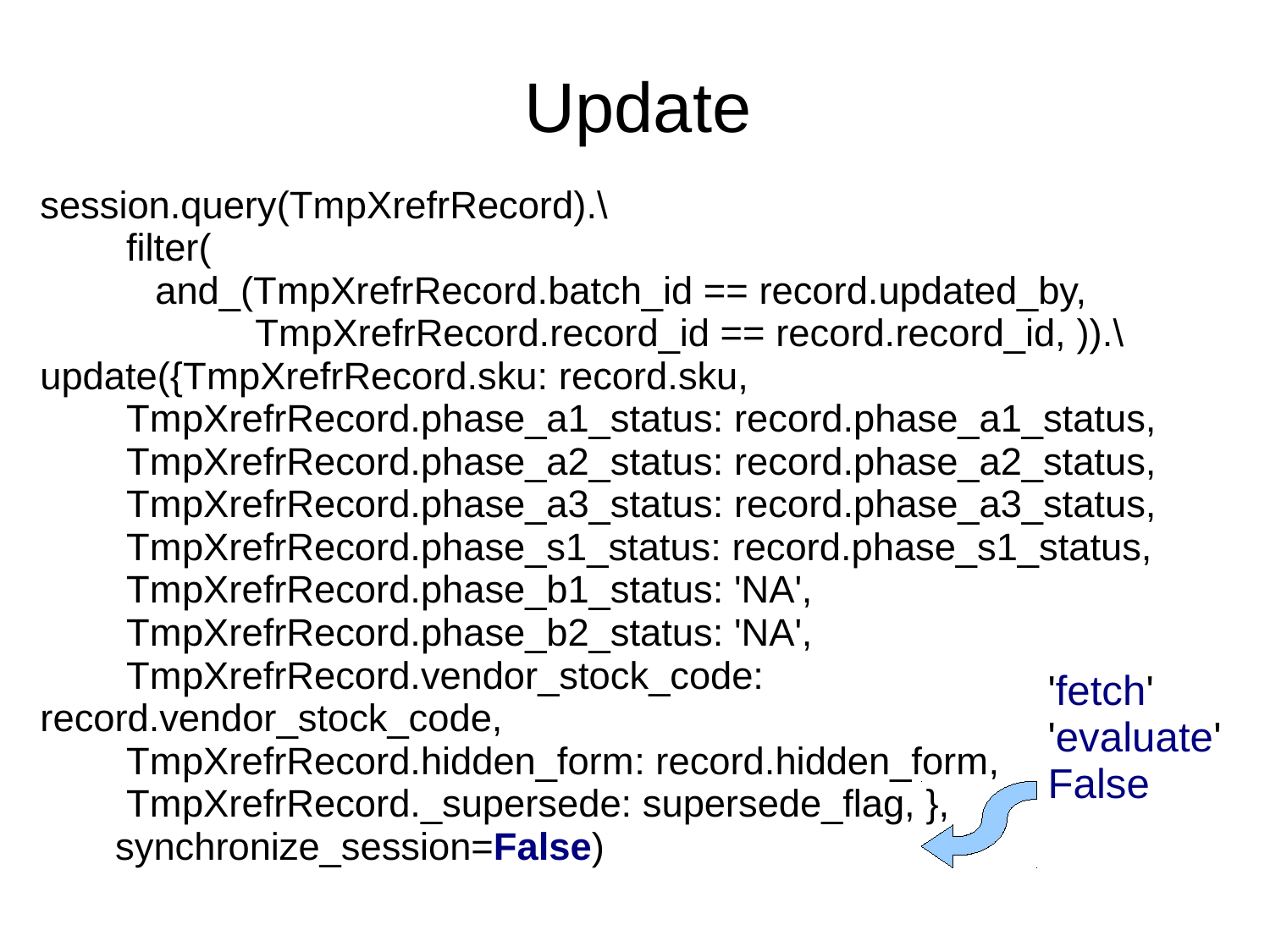#### But Operation XYZ Is Not Supported EXPLAIN an SQLalchemy Query

- What is the query path of a query generated by SQLalchemy.
	- Manual queries can be easily testing using "EXPLAIN" / "EXPLAIN ANALYZE".
	- SQLalchemy queries only appear in the logs, and criteria and statement must then be combined for testing.
		- Awkward!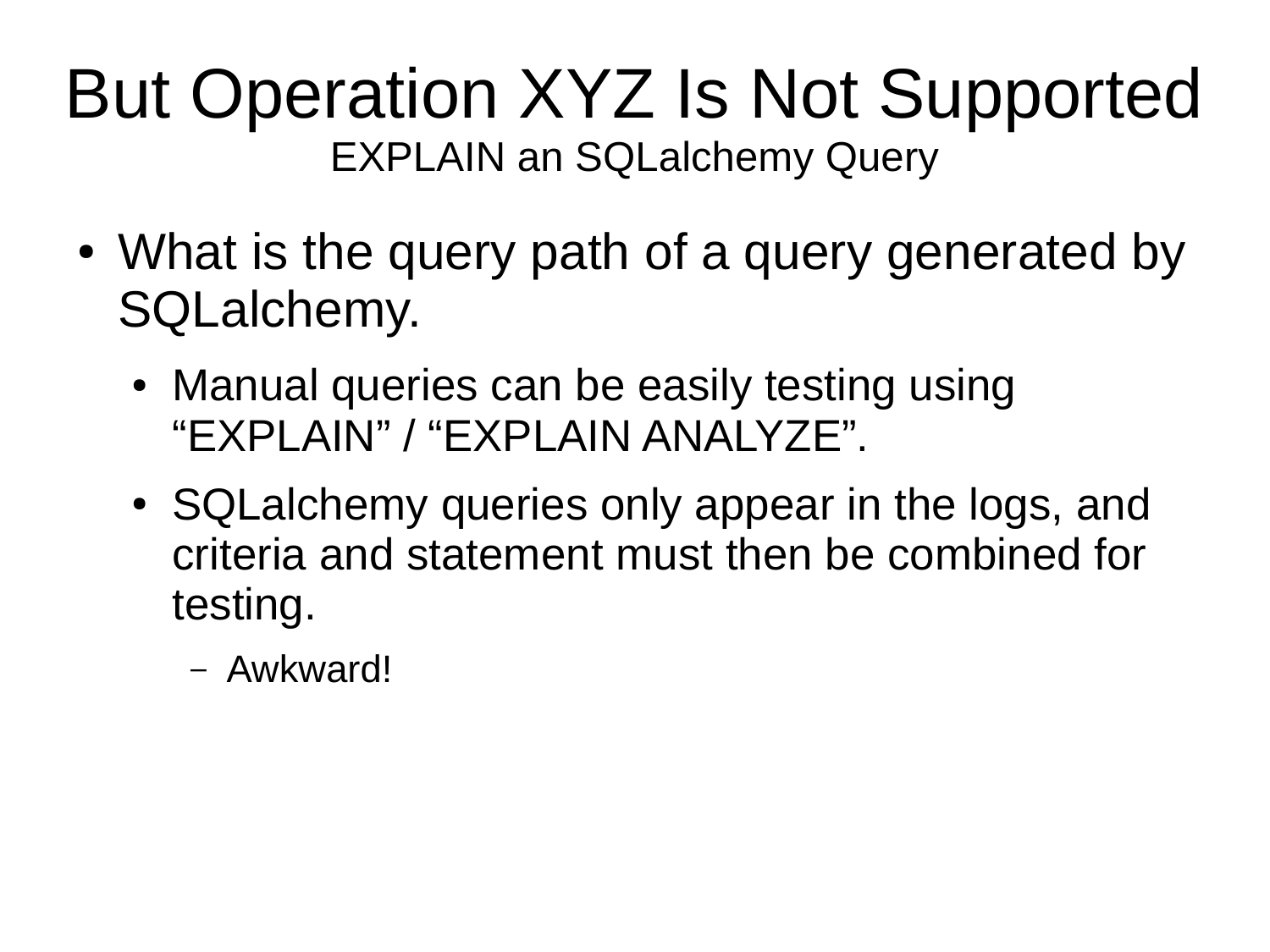#### Let's Extend SQLAlchemy! EXPLAIN an SQLalchemy Query

import pprint from sqlalchemy import \* from sqlalchemy.ext.compiler import compiles from sqlalchemy.sql.expression import Executable, ClauseElement, literal as text from sqlalchemy.ext.declarative import declarative\_base from sqlalchemy.orm import sessionmaker, aliased

```
class Explain(Executable, ClauseElement):
  def init (self, stmt, analyze=False):
     self.statement = \text{literal} as text(stmt)
      self.analyze = analyze
```

```
@compiles(Explain, 'postgresql')
def pg_explain(element, compiler, **kw):
   text = "EXPLAIN "
   if element.analyze:
      text += "ANALYZE "
   text += compiler.process(element.statement)
   return text
```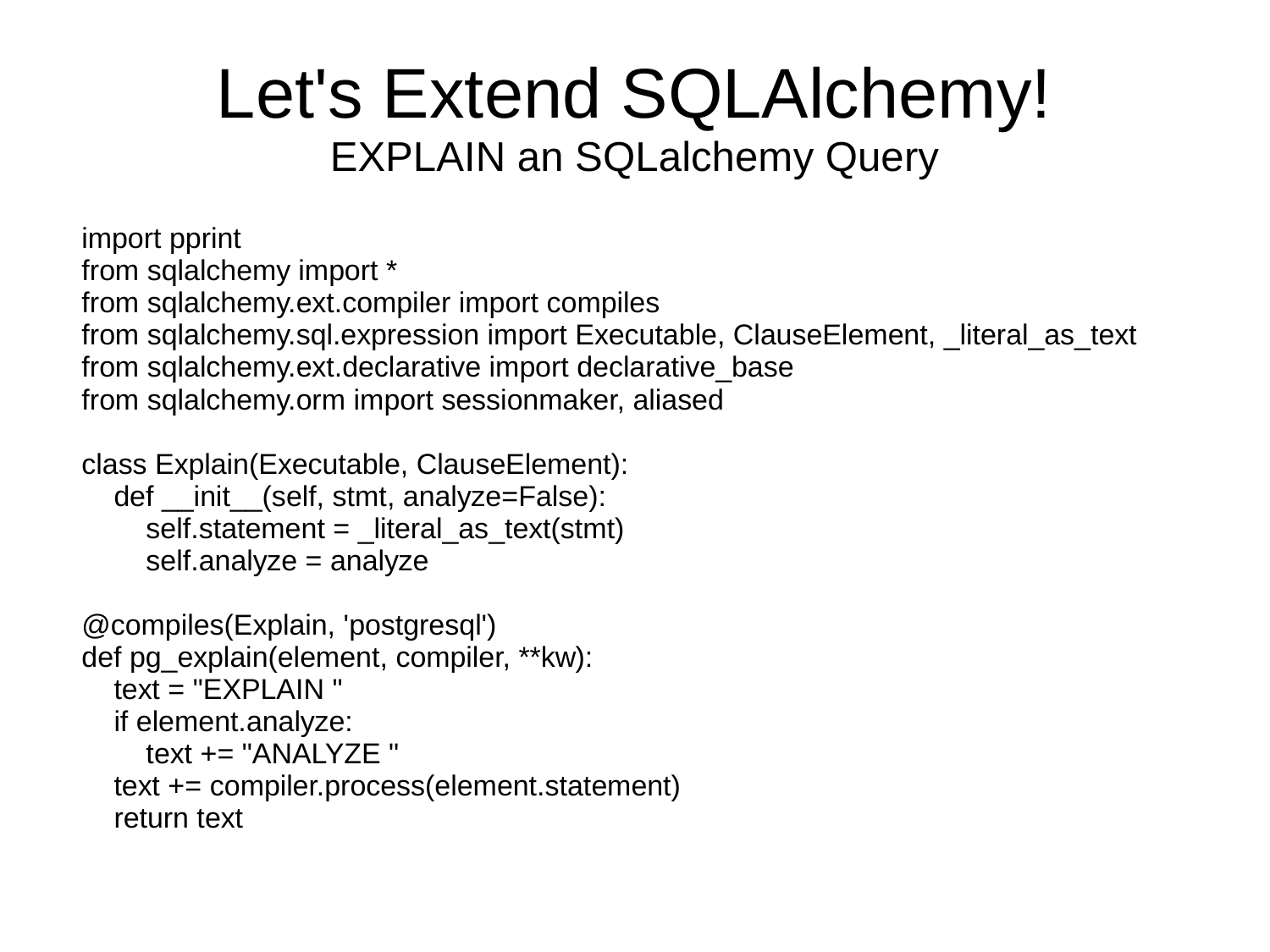#### Using Out Extension EXPLAIN an SQLalchemy Query

if  $name = '$  main  $'$ :

Base = declarative\_base()

class Person(Base):

```
tablename = 'person'
 objectid = Column('company_id', Integer, primary_key=True)
first name = Column('firstname', String)last name = Column('name', String)
```
engine = create\_engine('postgresql://OGo@127.0.0.1:5432/OGo', echo=False)

```
 sess = sessionmaker(engine)()
```

```
 query = sess.query(Person).filter(and_(Person.objectid > 10000, 
                         Person.last_name.ilike('W%')))
```

```
 print 'STATEMENT:\n {0}'.format(query.statement)
 x = sess.execute(Explain(query, analyze=True)).fetchall()
 pprint.pprint(x)
```